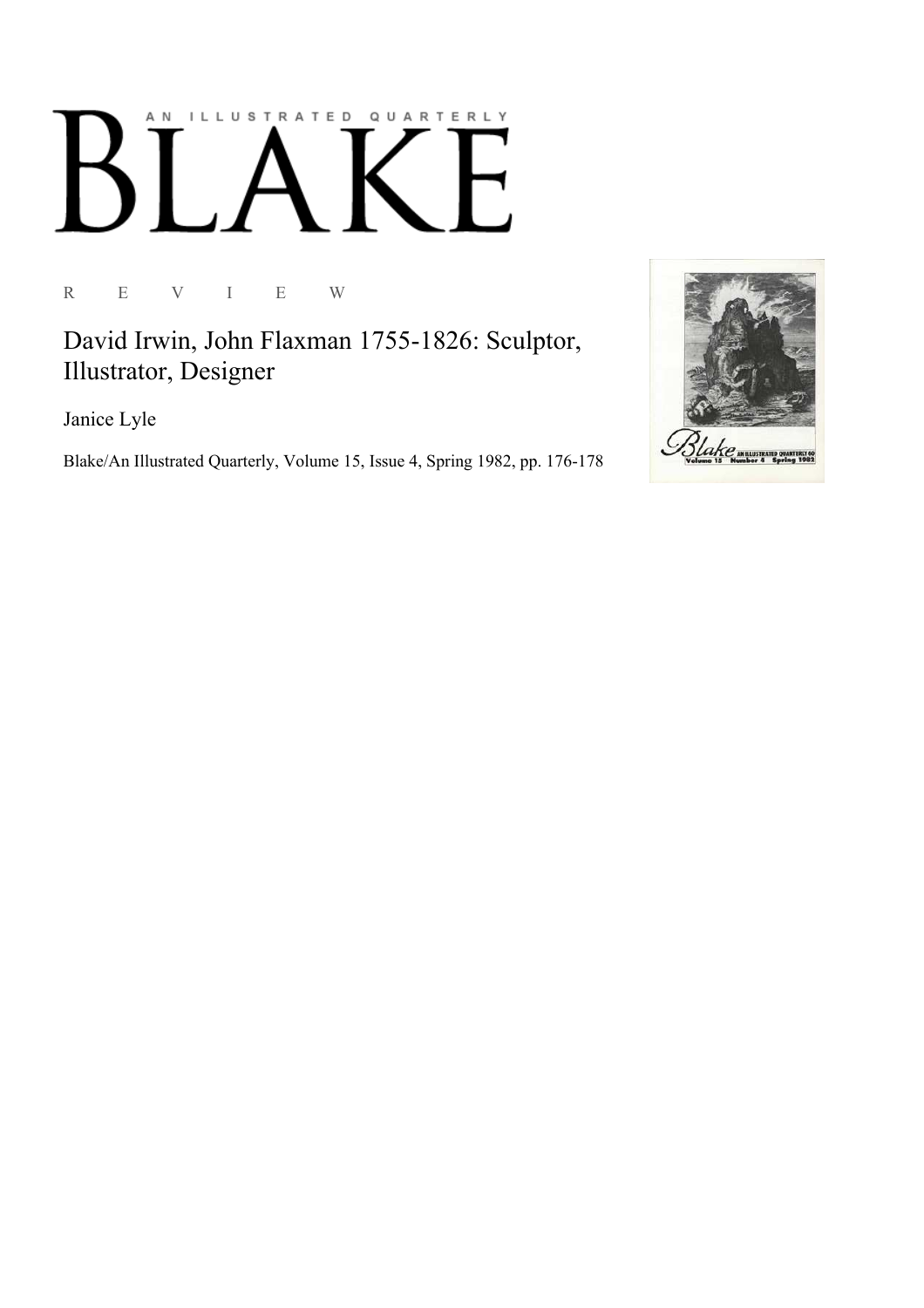

## Reviewed by Janice Lyle

U ntil recently the only full-length monograph on John Flaxman available to scholars was the limited edition of W. G. Constable's biography published in 1927. However, 1979 saw Flaxman's full re-emergence as an artistic personality. The re-evaluation of his importance reached its peak with the major Flaxman exhibitions held in Hamburg, Copenhagen, and London accompanied by an extensive catalogue edited by David Bindman, the numerous reviews of these exhibitions, and the publication of David Irwin's monograph, *John Flaxman 2755-2826 Soulptor Illustrator Designer.* Thus, John Flaxman, whose art Irwin promoted as early as 1959 (see "Reviving Interest in Flaxman," *Connoisseur,*   $144$   $[1959]$ ,  $104-05$ , is now the subject of much modern attention.

In the Preface of his book, the first fullscale appraisal of Flaxman's life and work, Irwin states:

My aim has been a comprehensive examination of all aspects of Flaxman's career between the covers of one book. Different areas of his work are interdependent, thus making separate studies by their *very* nature incomplete. I have not traced his influence abroad, nor included his influence on Victorian artists. I have tried, however, to discuss as many of Flaxman's works as possible, short of producing a *catalogue raisonne.* 



Irwin has been quite successful in the task he set for himself. He has assembled and collated information from widely diverse and often hard-tofind sources into a logical, cogent--if at times dry-exposition of Flaxman's development. Undoubtedly, the book's greatest contribution to scholarship is its presentation of factual information in an organized format.

Technically the book is excellent. It is welldesigned and offers 282 illustrations, all black-andwhite (a fact which is less distressing with Flaxman's work than with that of most artists, as the majority of his drawings are pen-and-ink while his sculpture is uncolored marble). The illustrations are located either on or near the page of the discussion, and there are notably few errors in corresponding plate numbers.

The format is basically thematic, although the progression of Flaxman's interests allows the author to place the ten chapters in a generally chronological sequence: (I) Early Career; ( Industry: Wedgwood; (III) To Italy; ( in Italy; (V) Illustrations; (VI) Scul after 1794; (VII) Sculpture: Secular Commissions; (VIII) Portraits; (IX) Royal Plate and Other Metalwork; (X) Professor of Sculpture; Epilogue: Victorian Taste. Notes, bibliography, index of works and general index follow. II) Artist and IV) Sculptures ptor of Tombs: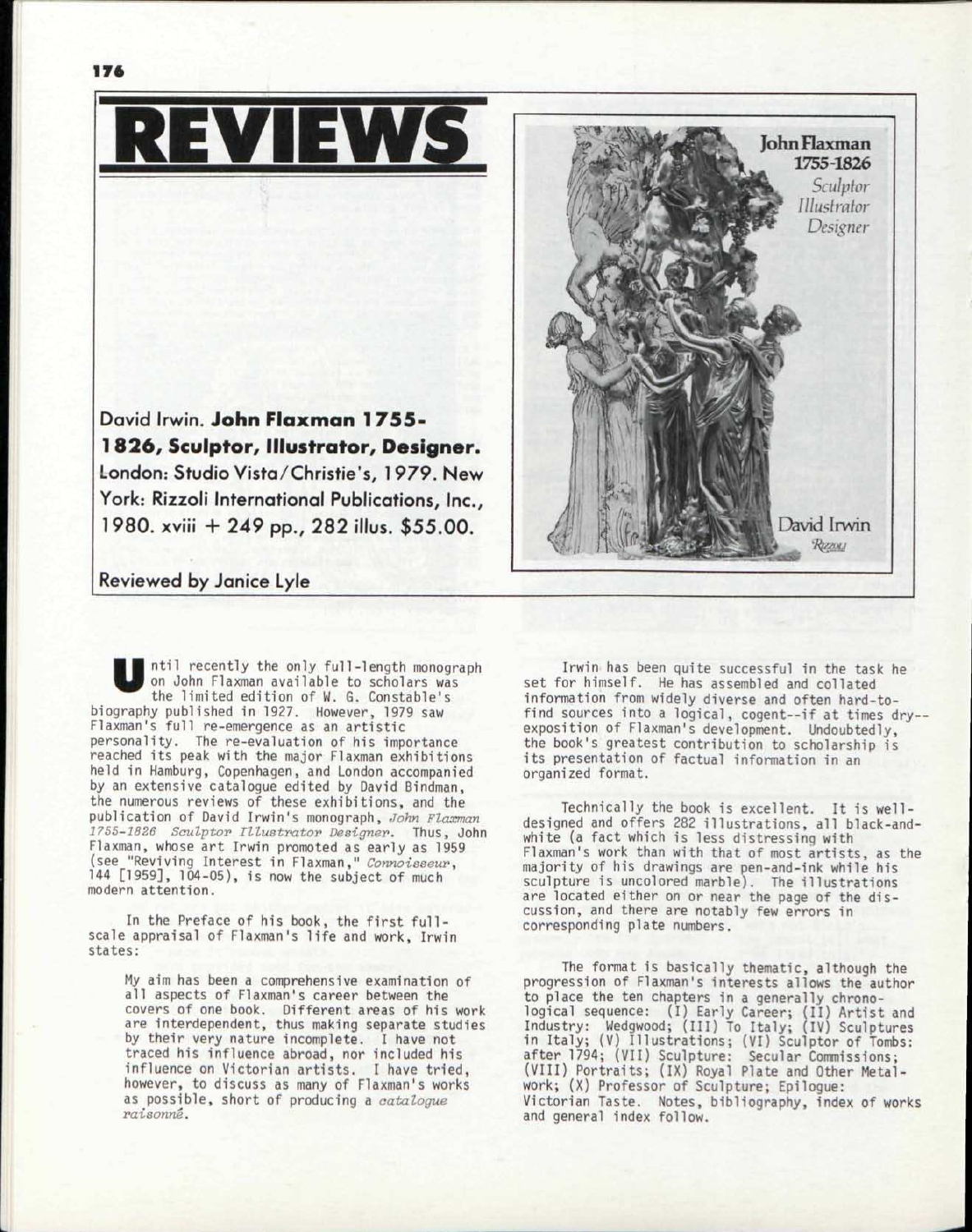The outstanding feature of Irwin's study is his presentation within a single volume of the entire range of Flaxman's activities. Besides lecturing at the Royal Academy, Flaxman was a prolific sculptor of tombs and monuments, an influential illustrator of important literary works, and a recognized designer of pottery and silver. Irwin's greatest contribution to our understanding of Flaxman's work is his chapter on Flaxman's interest in Italian Trecento and Quattrocento art. The care with which Irwin cites only those frescoes that Flaxman could have seen in the 1790s is a credit to his thorough art-historical methodology. In addition, he incorporates an excellent selection of photographs to demonstrate the Italian sources for Flaxman's art. The author's discussion of the close relationship between John Flaxman and William Young Ottley offers valuable insights into a relationship which has received too little attention. In this context, Ottley's dedication of his volume, *A Series of plates engraved after the paintings and sculptures of the most eminent masters of the early Florentine school,* 1826, to John Flaxman deserves further study. Certainly Ottley's admiration for Flaxman is evident in his drawing style. Many Ottley drawings, made in preparation for the volume on Florentine art and also based on Flaxman's engraved designs to Dante, Homer, and Aeschylus, are stylistically so close to Flaxman that they have been incorrectly catalogued as Flaxman drawings.

Despite the importance of this instructive research on Flaxman, some minor criticisms are necessary. In many instances, the author seems to have unnecessarily limited his aims and viewpoint. All too often he confines himself to a mere recitation of events and description of works. Flaxman's interaction with other artists of the period is seldom discussed, and the artistic theories prevalent at the time are not explored in relationship to Flaxman. Indeed, Irwin fails to make critical judgments about Flaxman's place in the art world of 1800. One example is his discussion of Flaxman's *Triumphal Arch surmounted by Britannia* where no mention is made of French visionary architects like Boull6e and Ledoux. These architects conceived projects of enormous proportions that undoubtedly furnished precedents for Flaxman's design.

Symptomatic of the limitations of Irwin's methodology is the comparison of Flaxman's *Achilles Shield* and Thomas Stothard's *Triumph of Bacchus and Ariadne; Sideboard Dish* which appear as consecutive illustrations in Chapter X. Irwin writes:

The Shield of Achilles was displayed prominently at the coronation banquet in July 1821. The royal collection already possessed a large sideboard dish illustrating the theme of the *Triumph of Bacchus and Ariadne* , which had been designed by Stothard, and also made for Rundell's, in 1814 (Plate 271). The composition of this dish and the shield are in some respects similar, and it is possible that Flaxman influenced his fellow artist. The similarities may however have been prescribed in the commisions [sic]. Both works have a central

motif of a chariot flanked by several figures , but whereas Flaxman's represent constellations, Stothard's are putti; Flaxman's chariot is pulled by horses, Stothard's by centaurs. (pp. 194-95)

John Flaxman's refinement of composition, his ability to design complex figural groups which remain clear and distinct, and his sensitive use of threedimensional qualities contrast sharply with Stothard's overly-elaborate compositional elements and less well-proportioned figures. The author's exposition of these important differences would certainly clarify the positive aspects of Flaxman's style and his sensibility in design.

In Chapter IV Irwin notes that

Flaxman's volumes [of illustrations to Homer, Aeschylus and Dante] were therefore published either without any quotations at all or with only a minimal number of lines under each plate. This novel form of publication undoubtedly contributed to their contemporary visual impact and their far-reaching influence. (pp. 68-69)

This "novel form of publication" is significant and deserves elaboration. The history of book illustration offers some prototypes for this format, such as Stothard's *Pilgrim's Progress* series of 1788-91. A broader view of context and influence would have added to the scholarly insights in this volume.

Blake scholars will be disappointed by the paucity of references to the object of their interest. For example, Flaxman's drawings for the *Book of Enoch*  (one of which appears as figure 140) display many correspondences with Blake's drawings of the same subject, while the similarities between Flaxman's drawing for William Collins' sculptural monument (figure 77) and Blake's illustrations for America will be obvious to Blake scholars; Irwin's reticence on these points is regretable. The discussion of Flaxman's designs for Homer, Aeschylus, and Dante rightly stresses the importance of symmetry in these works. Flaxman's illustrations, produced in Italy during the early 1790s, rely on a simplification or distillation of each form, a positioning of those forms in a perpendicular or parallel relationship to each other, and a division of the abstract spaceless ground into geometric segments. It is likely that upon Flaxman's return from Italy in 1794, these engravings had an important stylistic impact on Blake. That the period 1794-1795 was traumatic for Blake has often been noted in reference to his poetry and his political beliefs. The French Revolution, the execution of Louis XVI, the Reign of Terror, and the repressive measures instituted by the English government all contributed to the disillusionment of Blake and other radicals of the period. This disillusionment caused Blake to alter not only his political and philosophical attitudes, but his poetic and artistic methods as well. Flaxman's designs are more abstract and refined than Blake's, but Blake was capable of translating the compositional elements of Flaxman's engravings into the powerful images of the 1795 series of colorprinted drawings. As Blake is now the most popular